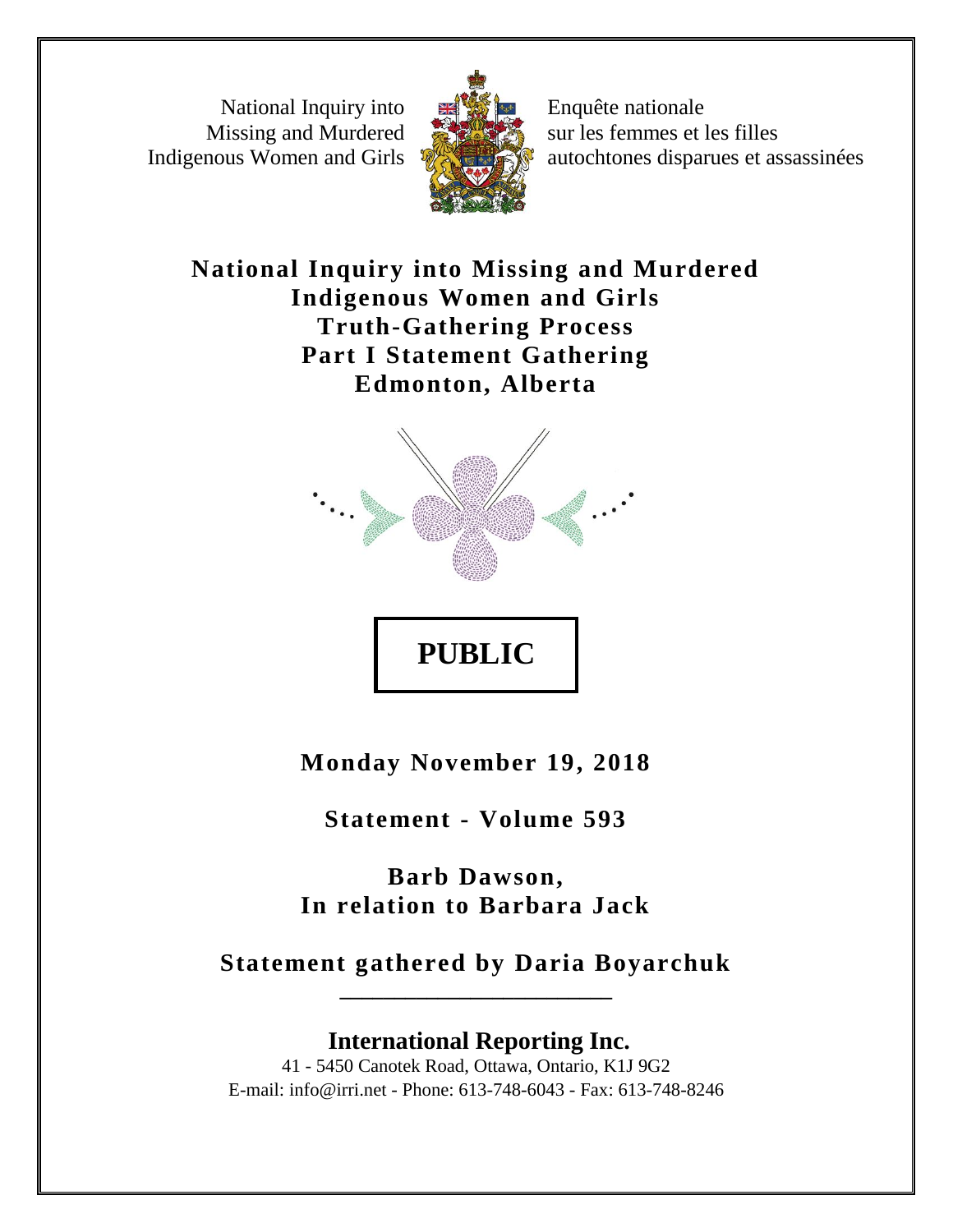## **TABLE OF CONTENTS**

**Statement Volume 593 Barb Dawson**  November 19, 2018 PAGE

| Testimony of Barb Dawson 1  |  |  |  |  |  |  |  |  |  |  |
|-----------------------------|--|--|--|--|--|--|--|--|--|--|
| Reporter's Certification 18 |  |  |  |  |  |  |  |  |  |  |

Statement Gatherer: Daria Boyarchuk

**Documents provided with testimony: none.**

**II**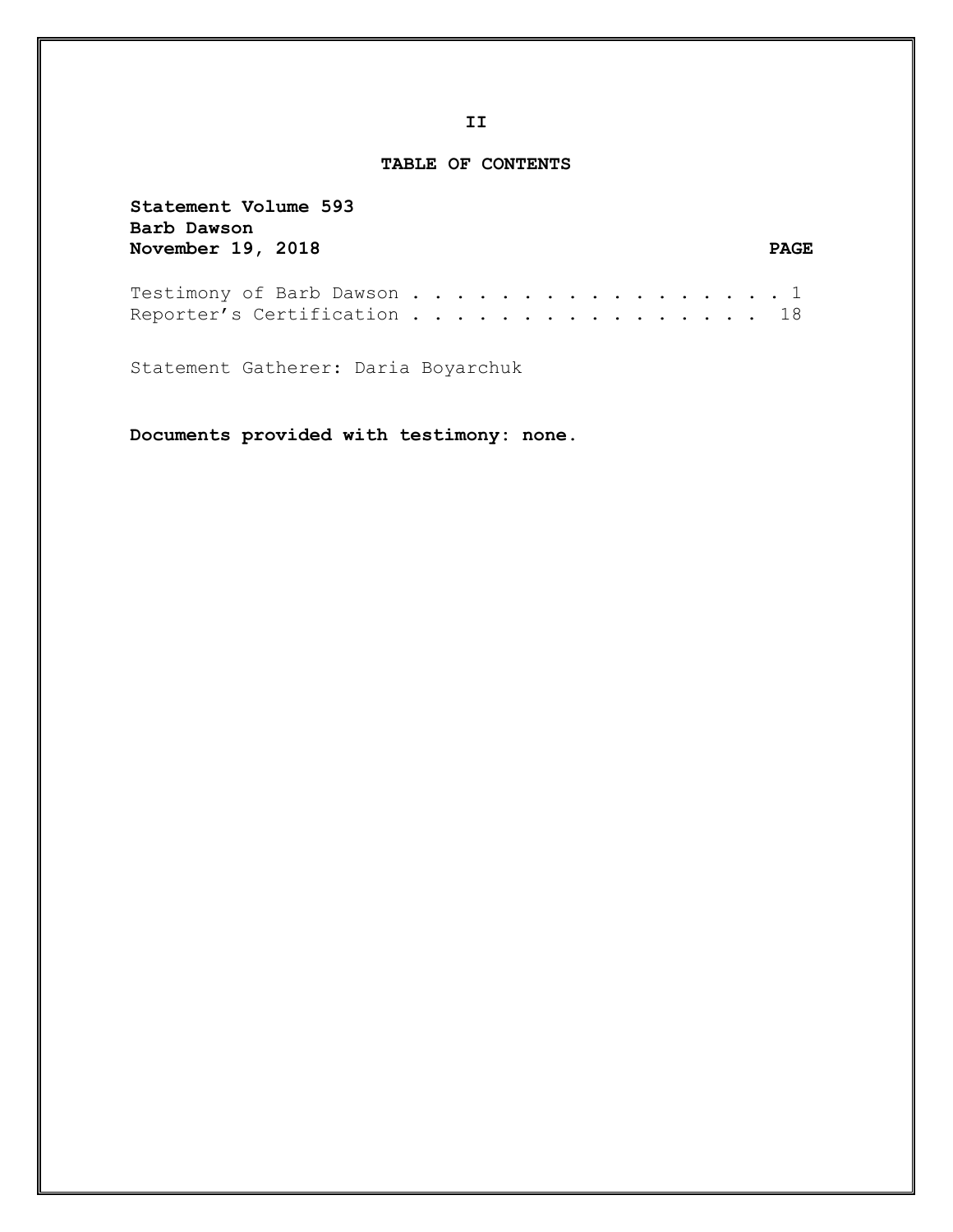| $\mathbf{1}$   | Edmonton, Alberta                                          |
|----------------|------------------------------------------------------------|
| 2              | --- Upon commencing on Monday, November 19, 2018 at 9:50   |
| 3              | a.m.                                                       |
| 4              | DARIA BOYARCHUK: Hi, my name is Daria                      |
| 5              | Boyarchuk and I am a statement gatherer with the National  |
| 6              | Inquiry into Missing and Murdered Indigenous Women and     |
| $\overline{7}$ | Girls. And we're here in Edmonton, Alberta on November     |
| 8              | 18th, 2018. It is 9:50 in the morning. And I am here       |
| 9              | honoured to -- to be surrounded by Barb Dawson from Lake   |
| 10             | Country and ---                                            |
| 11             | BARB DAWSON: Originally Whitehorse, Yukon.                 |
| 12             | DARIA BOYARCHUK: Whitehorse, Yukon, thank                  |
| 13             | you. And also accompanying her -- his mom is Barb's son    |
| 14             | [Barb's Son].                                              |
| 15             | BARB DAWSON: From Kelowna, BC.                             |
| 16             | DARIA BOYARCHUK: From Kelowna, BC. Thank                   |
| 17             | you. So, Barb, you wanted to start by talking a little bit |
| 18             | about yourself and honouring your ancestors.               |
| 19             | <b>BARB DAWSON:</b> $I$ -- I would like to say that,       |
| 20             | first of all, I want to pay respect to the Treaty 6        |
| 21             | Territory of the Plains and Wood Cree Indians, and other   |
| 22             | tribes of Indians of the Fort Carlton -- Fort Pitt Battle  |
| 23             | River and with Ahesions (Ph.) people for being on their    |
| 24             | territory.                                                 |
| 25             | I'm (inaudible) from Atlin, BC, that's my                  |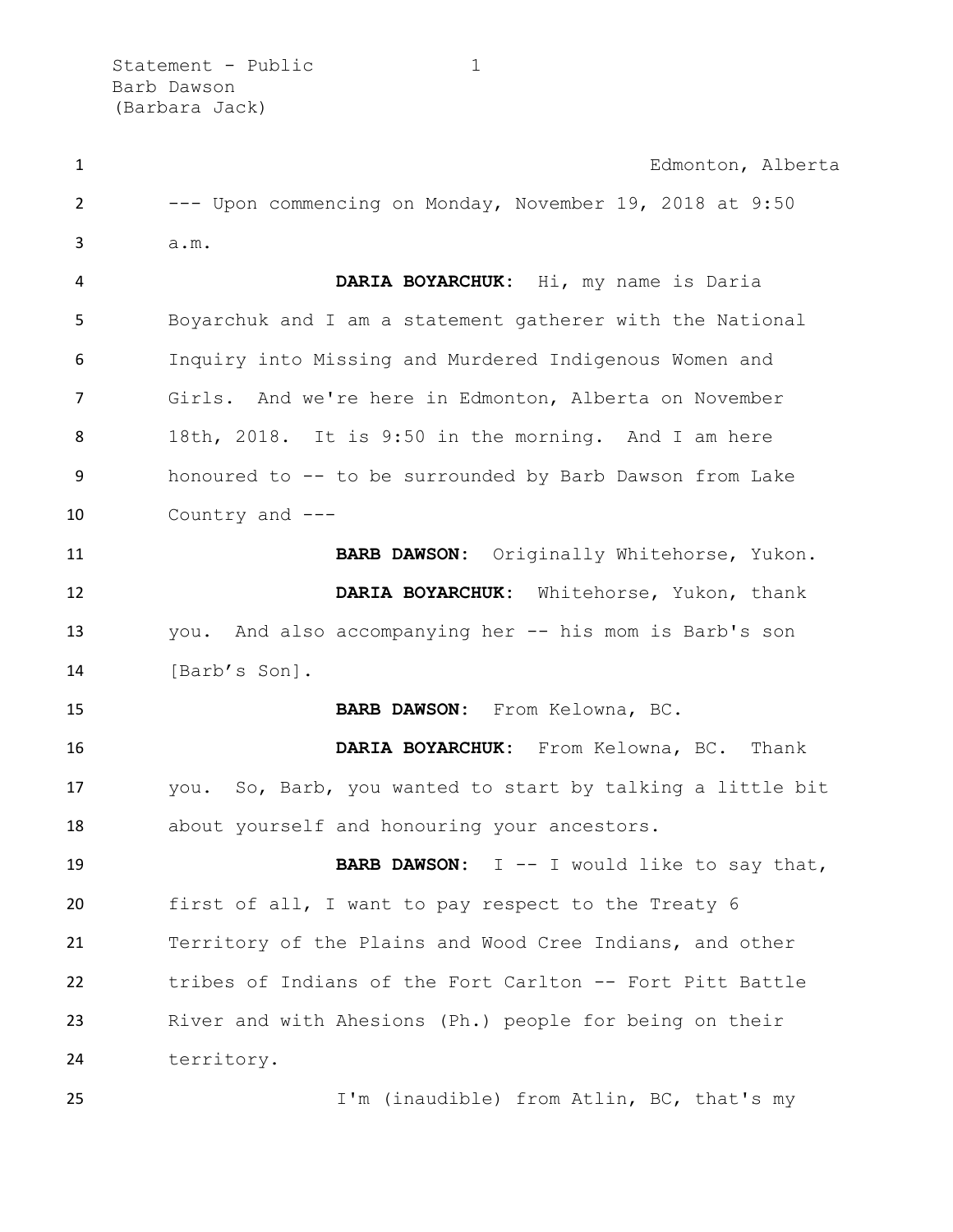Statement - Public 2 Barb Dawson (Barbara Jack)

 mother's side. And my mother is Loraine Dawson. That's her married name. Her family last name is Jack. And my mother is the oldest of her family. She's the matriarch at -- right now. And I had called her about this and so I'm giving my statement with the blessing of my mother's okay for my -- my -- with my mother's blessing, I should say. 7 So -- yeah, so I -- I just wanted to make sure that I -- I'm giving this statement with respect to everybody in my mother's family. And if my mother says it's okay, then it's okay. So nobody else can argue about it. It's -- and I'm glad my son is here with me being supportive, very good. I -- I still remember my -- my aunt -- my Aunt Barbara who is the reason I'm here. **DARIA BOYARCHUK:** Was her last name? **BARB DAWSON:** Barbara Jack. And I remember her when I was a child. And shew as always really good to me, she was always -- made me happy because it wasn't a very good environment. It was a lot of residential school trauma that was being played out with alcoholism. And my mother's family had a very bad experience, and I guess everybody was drinking. So the environment that my aunt had -- was growing up in wasn't good. And the -- the -- what I remember wasn't good but what I do remember is that my Aunt Barbara made me feel safe. And she would -- she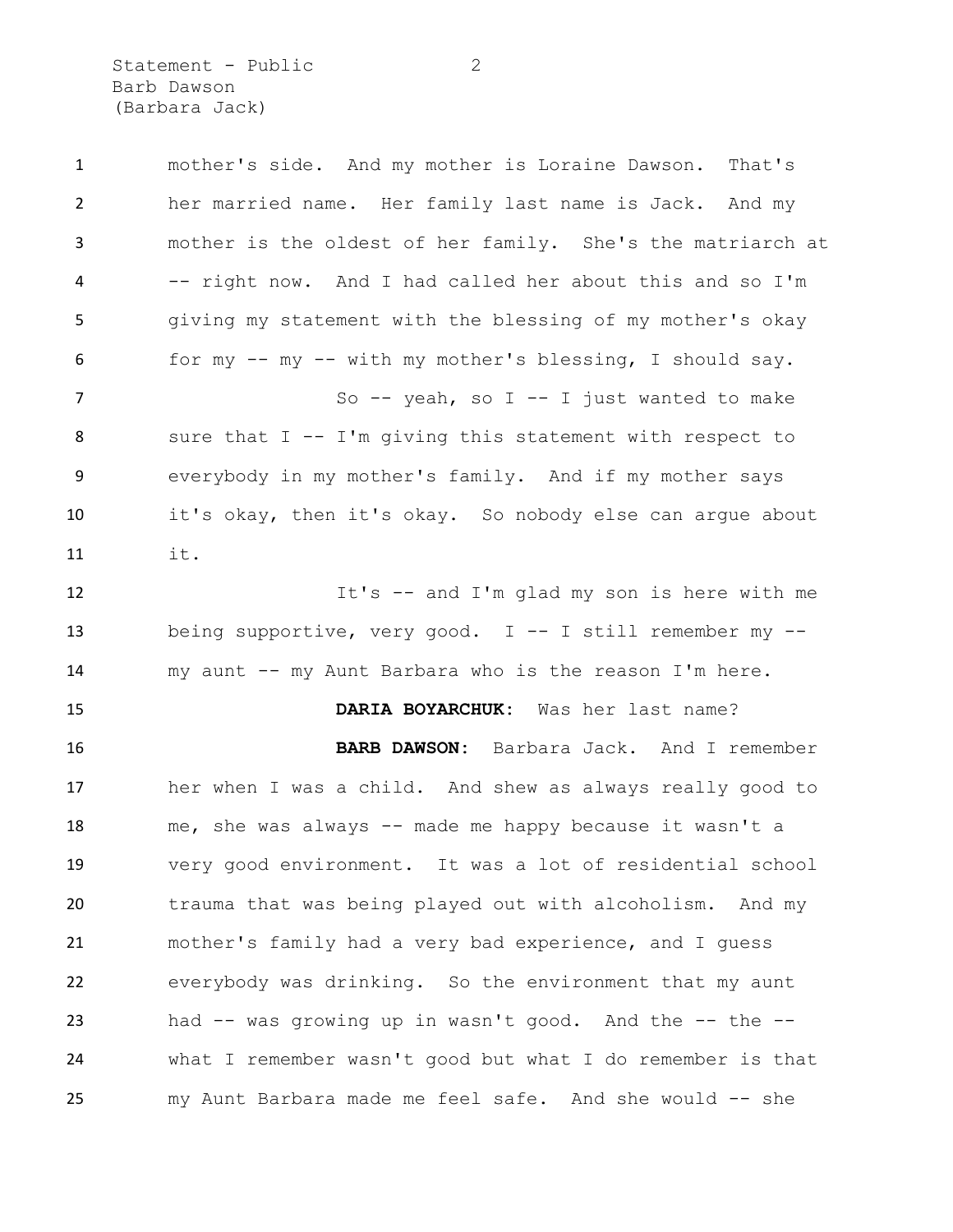Statement - Public 3 Barb Dawson (Barbara Jack)

 would play with me and my brother. And just -- she would comfort us. And I just really still think about her. Even though it's been more than half my lifetime.

 Yeah, I've never got the chance to speak about her. Nobody speaks about her. But I do remember her and I remember being happy with her. And I'm still -- I'm still sad about the fact that she's gone. And nobody knows what happened, nobody -- what I heard was that she went missing and they found her remains up in Grey Mountain. And I was told that she was identified by her dental 11 records. And this is all new information that I -- what I knew as a child is that she was -- her remains were found and that they found out who she was. And I don't think she was -- I didn't hear about a funeral, I didn't -- yeah, just -- nobody really spoke about it. And but I still think about -- I still carry her memory.

17 And it's -- I keep thinking that whoever did 18 this to her is probably dead by now. I don't know but, you know, I just think that, you know, that she -- I just wish she was still here.

 **DARIA BOYARCHUK:** When did it happen to her, do you know? **BARB DAWSON:** I think about '75, '76.

 **DARIA BOYARCHUK:** And you said her remains were found in Grey Mountains. Was it recent that they were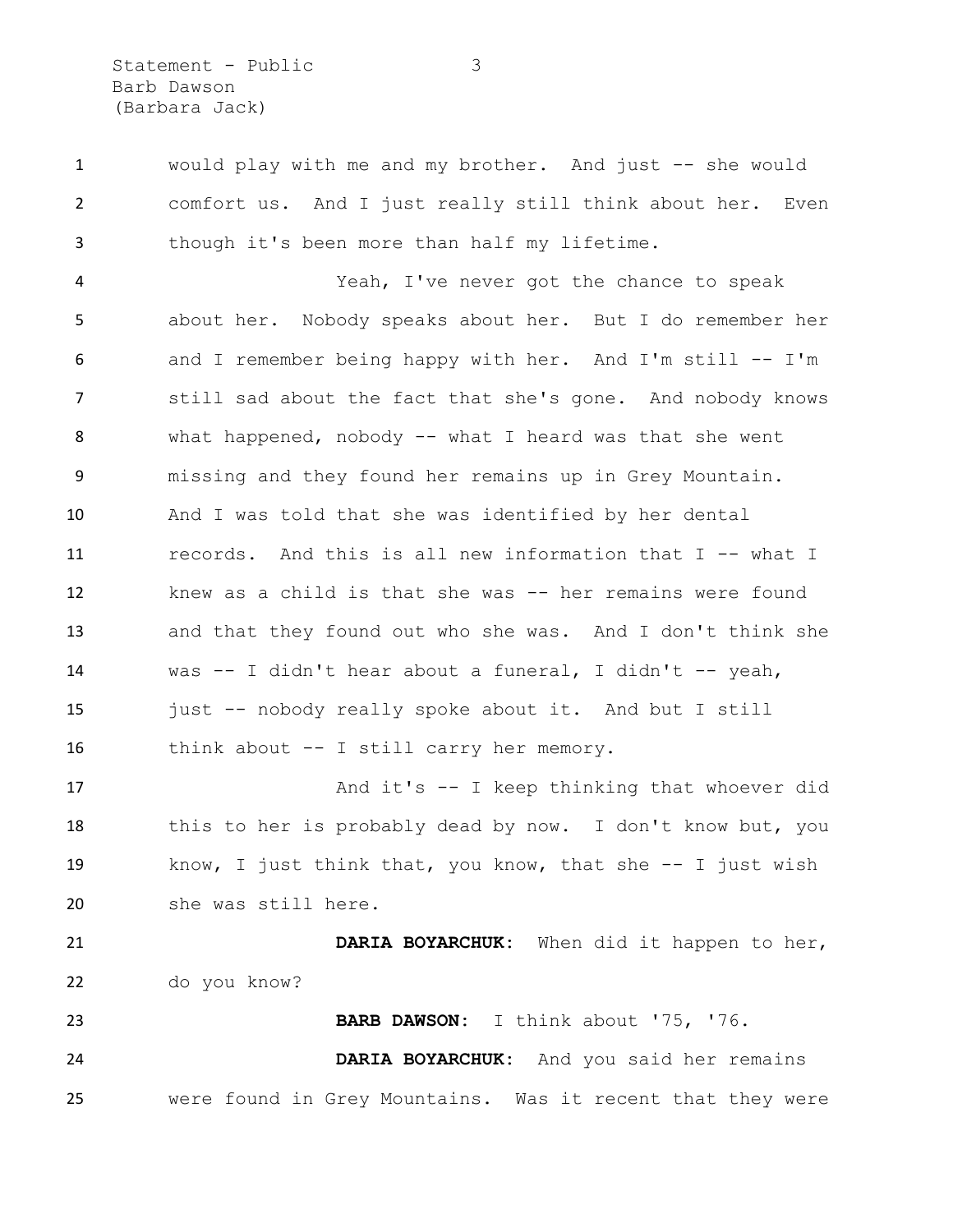Statement - Public 4 Barb Dawson (Barbara Jack)

 found there? Or --- **BARB DAWSON:** No, it was in, I think, in '76 that they found her. **DARIA BOYARCHUK:** Okay. **BARB DAWSON:** Yeah. My grandmother told me about that. My grandmother [Grandmother 1]. I mean, as a kid, you -- you really don't know how to react to something like that. And I just remember her telling me that and just feeling that -- a loss. Yeah, it -- yeah, it still affects me to this day. **DARIA BOYARCHUK:** Do you ever talk about it with your son? Or is this the first time you hear this story? **[BARB'S SON]:** She was mentioning her on the plane, on the trip here. And just, now and then, leading up to this moment. **DARIA BOYARCHUK:** So this is really the first time when you're learning about your aunt? **[BARB'S SON]:** Yes. **DARIA BOYARCHUK:** Yeah. **BARB DAWSON:** Yeah, I actually never spoke with it about him -- about her to him. He -- he's -- I did 23 tell him why we were coming here so -- and I told him about how she made me feel happy when we were kids because everybody was drinking. So, yeah, she was a huge loss to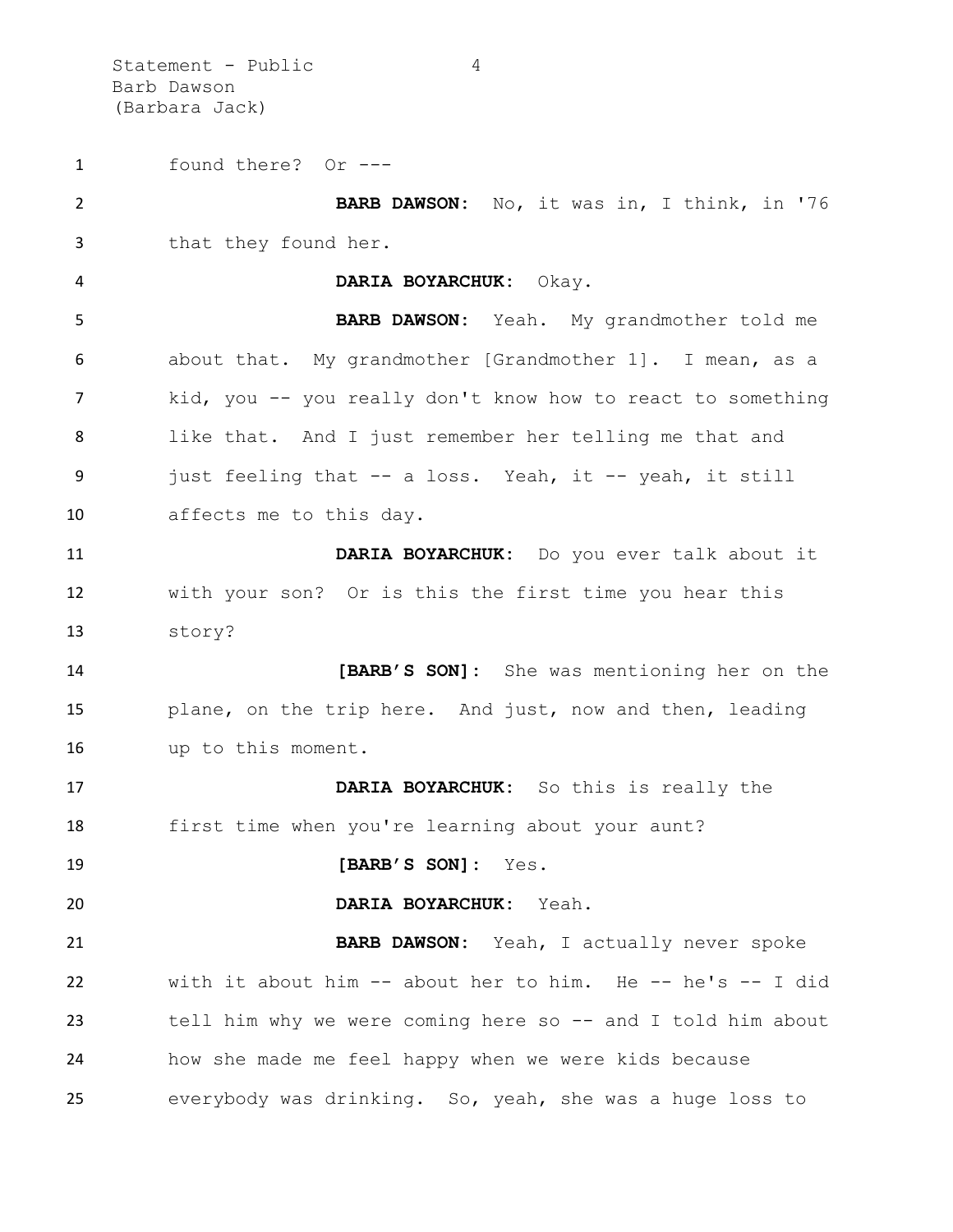Statement - Public 5 Barb Dawson (Barbara Jack)

| $\mathbf{1}$   | And I always remember how, you know, people would be<br>me.         |
|----------------|---------------------------------------------------------------------|
| $\overline{2}$ | hard on her and not -- feeling sad that I wasn't able to,           |
| 3              | you know, protect her but I was a child myself. And so --           |
| 4              | but I do remember, you know, people not being good --               |
| 5              | yelling at her and $--$ and just $--$ I was $--$ I was $--$ I think |
| 6              | I was, like, three or four and I wanted to speak up for her         |
| 7              | but I, you know $---$                                               |
| 8              | DARIA BOYARCHUK: And do you know -- you                             |
| 9              | know, when her remains were found, do you know what                 |
| 10             | actually happened? Does your family know what happened?             |
| 11             | BARB DAWSON: No. According to my Uncle                              |
| 12             | Bryan Jack, he spoke to the Missing and Murdered Women and          |
| 13             | they said that they $--$ due to the $--$ the condition of her       |
| 14             | remains that they don't know what happened to her.                  |
| 15             | DARIA BOYARCHUK: They don't even know what                          |
| 16             | happened?                                                           |
| 17             | BARB DAWSON: Yeah.                                                  |
| 18             | DARIA BOYARCHUK: And that's even more sad,                          |
| 19             | you know, when you find out that your aunt was found                |
| 20             | somewhere up on the mountain, you know, it just -- it's             |
| 21             | just really sad. Just breaks my heart to think, you know,           |
| 22             | how -- how she must have gone. And the fact that nobody             |
| 23             | was found responsible and -- and the fact, you know, this           |
| 24             | is still happening. Yeah. It's ---                                  |
| 25             | DARIA BOYARCHUK: So you were three, four                            |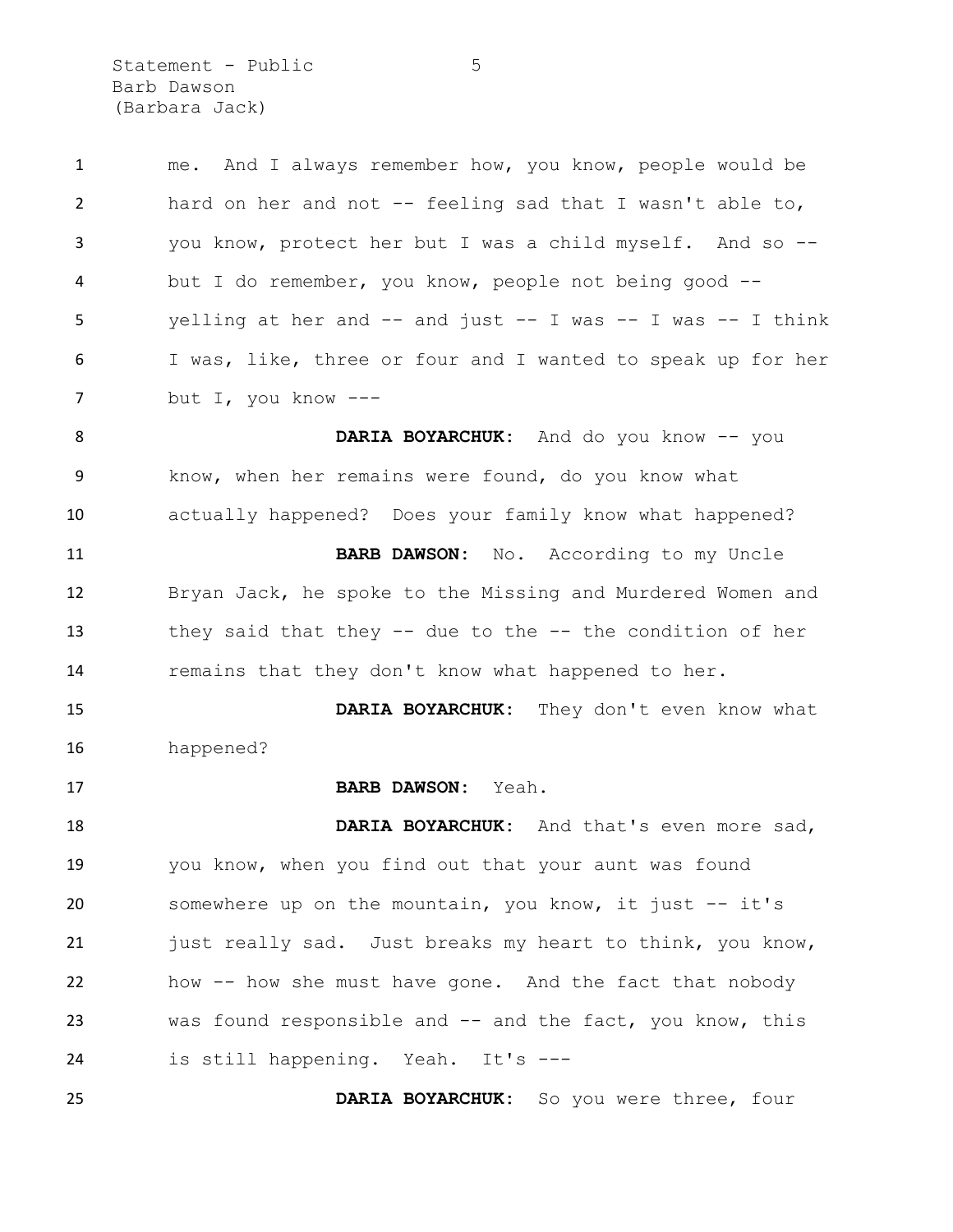Statement - Public 6 Barb Dawson (Barbara Jack)

years old at the time.

 **BARB DAWSON:** I'm -- of my memory of her, yeah. Maybe a little older, I'm not sure. I just remember this is -- my memory of her is in Atlin when my mother would bring us out to Atlin to visit my grandmother because we lived in Whitehorse with my grandparents. So my mother would take us to go visit and it'd be good for a few days 8 and then things would get little crazy. So, yeah. And Barb was there and my Uncle [Uncle 2] was there, that's her brother. So, yeah, it was -- all my memories of her are in Atlin because that's where she lived at the time. **DARIA BOYARCHUK:** And Atlin is -- where is it exactly? Which province? **BARB DAWSON:** Atlin, BC is the most northern town. It's 50 miles south of the BC Yukon border. **DARIA BOYARCHUK:** So did she live alone at that time, or was --- **BARB DAWSON:** No. No, she was with her mother, my grandmother, [Grandmother 2] and my Uncle [Grandfather] -- or Grandpa [Grandfather]. And they -- 21 they all lived in a -- one house. **DARIA BOYARCHUK:** And did your --- **BARB DAWSON:** Excuse me. **DARIA BOYARCHUK:** --- your mother, did she ever talk about it, or ---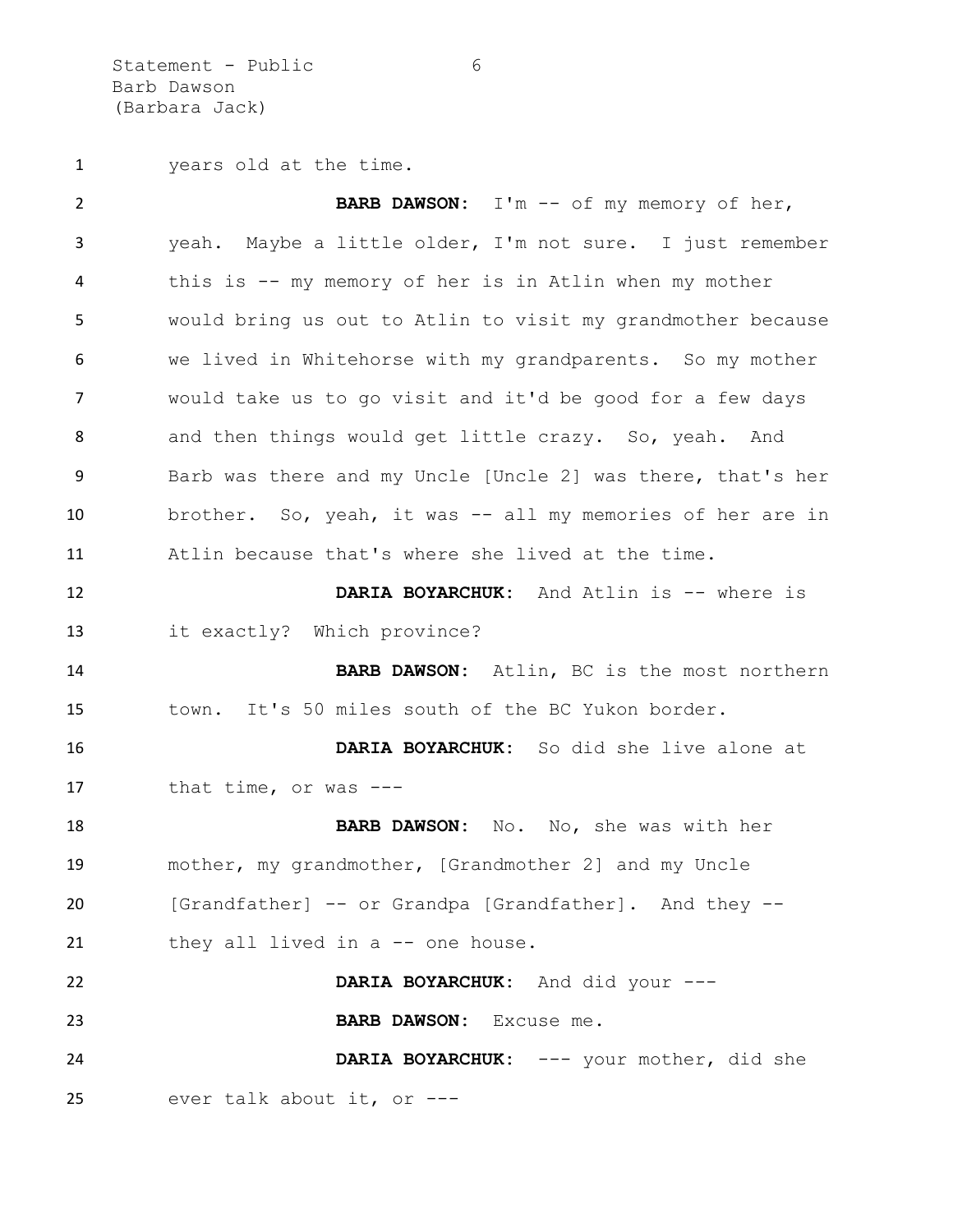Statement - Public 7 Barb Dawson (Barbara Jack)

**BARB DAWSON:** No. I -- I've asked my mother about my auntie and she says, "We just don't talk about it." And I'm, like, "Why?" You know? And maybe it's -- like, it's -- I don't know why but I always wonder, you know, why nobody talks about how she died. Or how come nobody was brought, you know, how come nobody was caught, or nobody, you know, nothing, which is, you know, it's like 8 she never existed, that's the sad thing. And, you know, for me to carry these memories all these years, I still wonder, you know, where this person is that hurt her -- killed her. So it's -- it's -- you know, that's -- that's how she affected me.

 **DARIA BOYARCHUK:** And it's even probably harder because there is not much information that you can find from your family members, right, because you were so young.

 **BARB DAWSON:** No, even, you know, I went -- even went to the -- the graveyard in Atlin and I tried to look for her grave. So that, you know, for me to do that it just -- just tells me how much I still miss her.

 **DARIA BOYARCHUK:** But so there was -- there was a funeral? Or -- because there is a graveyard, right? You said ---

 **BARB DAWSON:** Yeah. They -- I don't know. I asked -- I don't think -- I -- I don't know if there was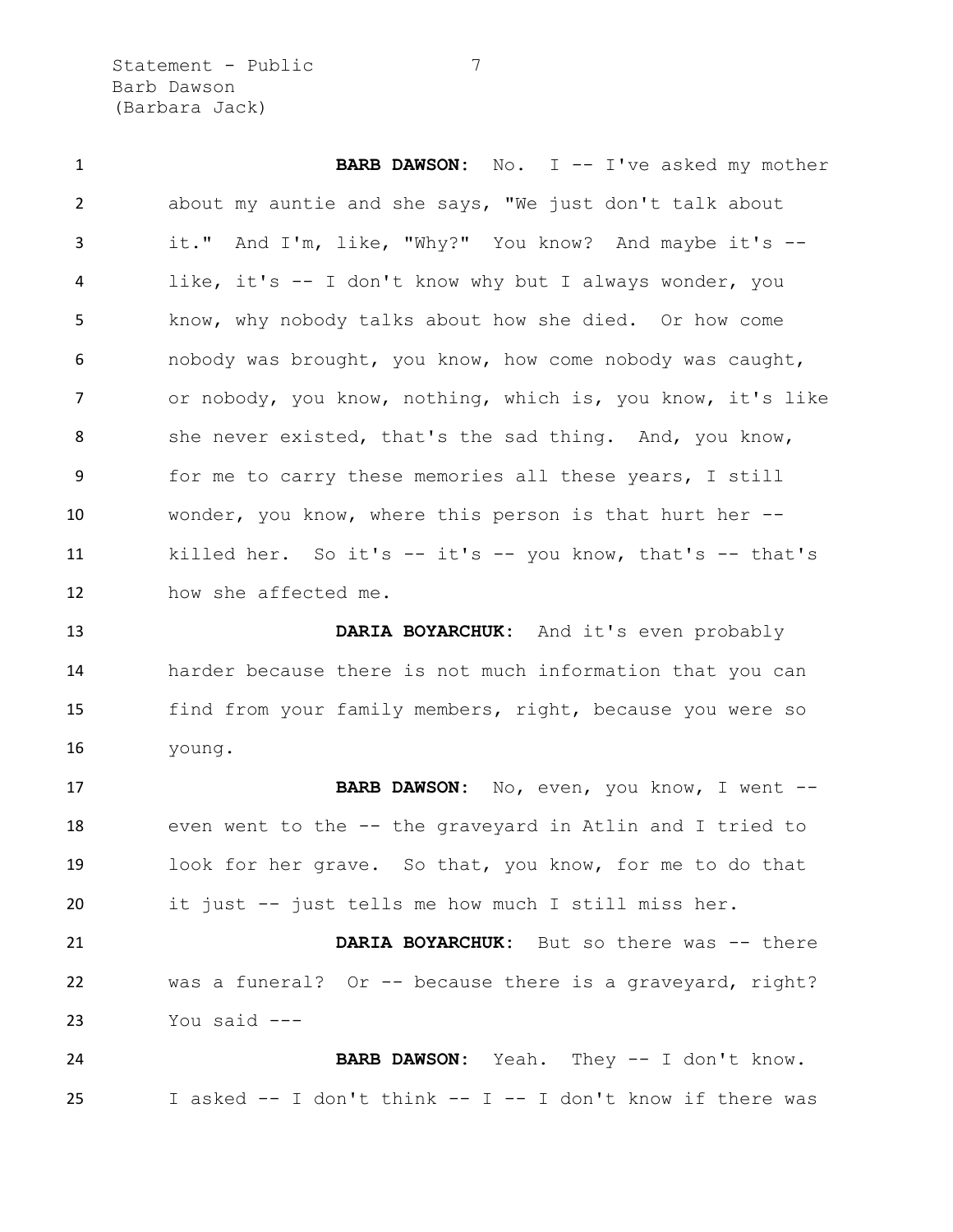Statement - Public 8 Barb Dawson (Barbara Jack)

 a funeral. I'm -- my -- my mother doesn't even know if 2 there was a funeral, so -- she said she was at the Lower Post School (Ph.). I'm not sure, yeah, it's just -- doesn't make sense. **DARIA BOYARCHUK:** Yeah. **BARB DAWSON:** I never heard of a funeral. **DARIA BOYARCHUK:** Yeah. Is it something 8 that you would like to find out? Like, what happened to her today? Or how do you -- how do you feel about it? **BARB DAWSON:** For sure. I would love if somebody was responsible, you know, to find the -- not -- I would love them to find the person that's responsible, you know. I mean, it should be -- if they can still find out who, or, you know -- if somebody --- **DARIA BOYARCHUK:** How. **BARB DAWSON:** How. You know, if somebody came forward, that would be great. I mean, that would be really good because I just -- it -- it -- for me, it's -- it's -- it's -- it's going -- I'm going to carry this memory on until -- until I'm gone because, you know, it's that -- I just want somebody to be held accountable for her missing, her death because it's -- it just -- I really wish she was still here. Yeah. You know. **DARIA BOYARCHUK:** And I your opinion, what do you think -- what was the reason behind the -- this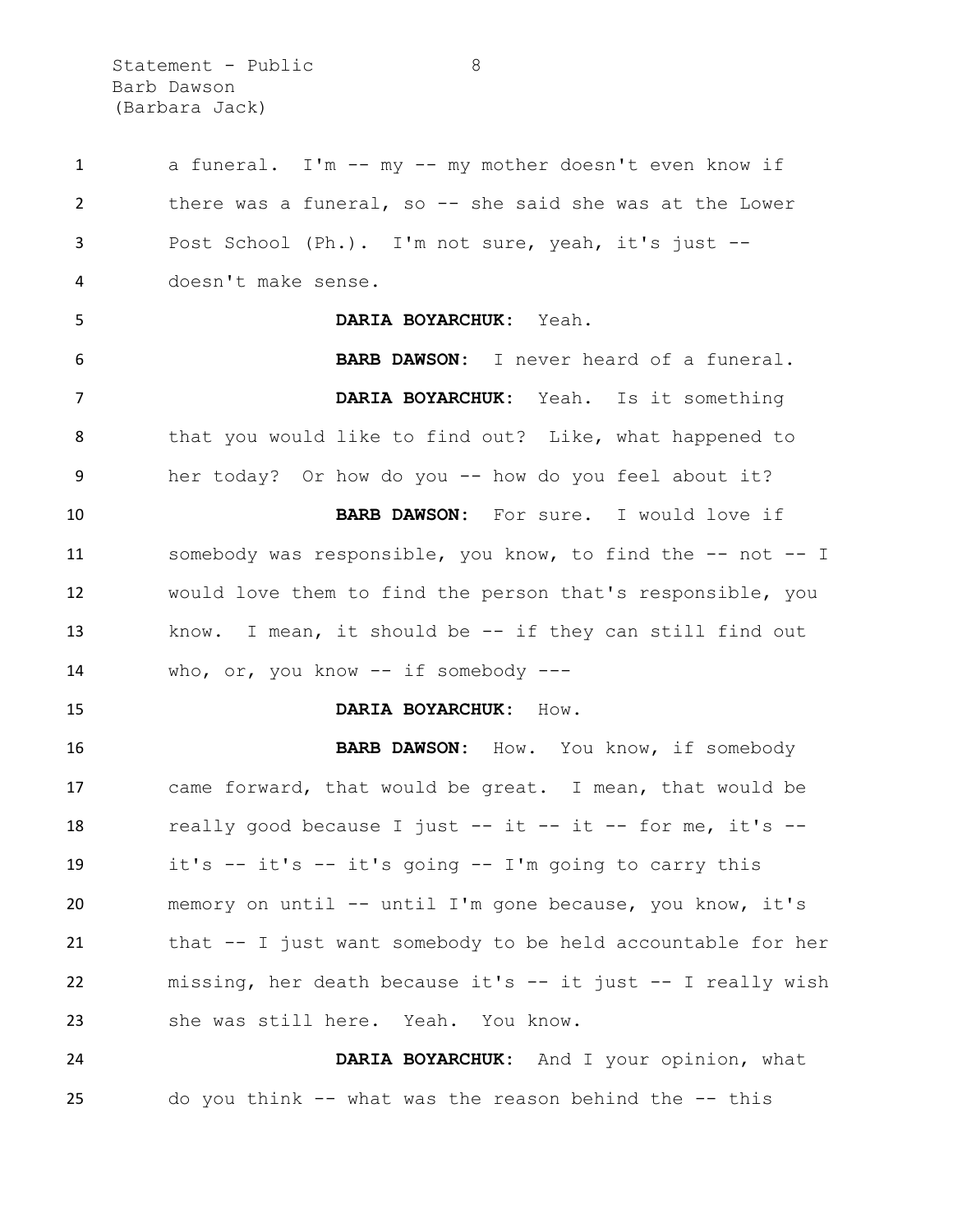Statement - Public 9 Barb Dawson (Barbara Jack)

 silence about what happened to your aunt and --- **BARB DAWSON:** That, I'm not sure. I -- I'm just -- I'm not sure. I spoke with my mother and she's just -- she's, you know, I think it's just people not feeling comfortable talking about somebody who is not hear and -- maybe, I don't know. **DARIA BOYARCHUK:** Are they still angry? **BARB DAWSON:** I think everybody's still very angry with, you know, authorities not doing more. Because it's still happening to other families. So, you know, it's -- I mean, yeah, I still -- you know, when I read in the 12 newspaper, women still going missing, it -- I -- I think about my aunt still, you know. **DARIA BOYARCHUK:** So is it something that still continues to happen in the -- in your region? Or in Atlin, in that area, or do you think it has gotten better over the years? **BARB DAWSON:** Well, there's been a couple of deaths up there that haven't been figured out. But not in Atlin. Atlin is -- I mean, it's on a healing journey. And but nobody's been missing or murdered thankfully. So it's, 22 you know, I -- my aunt was not -- she went missing in Whitehorse and --- **DARIA BOYARCHUK:** So it's not in Atlin? So it's  $---$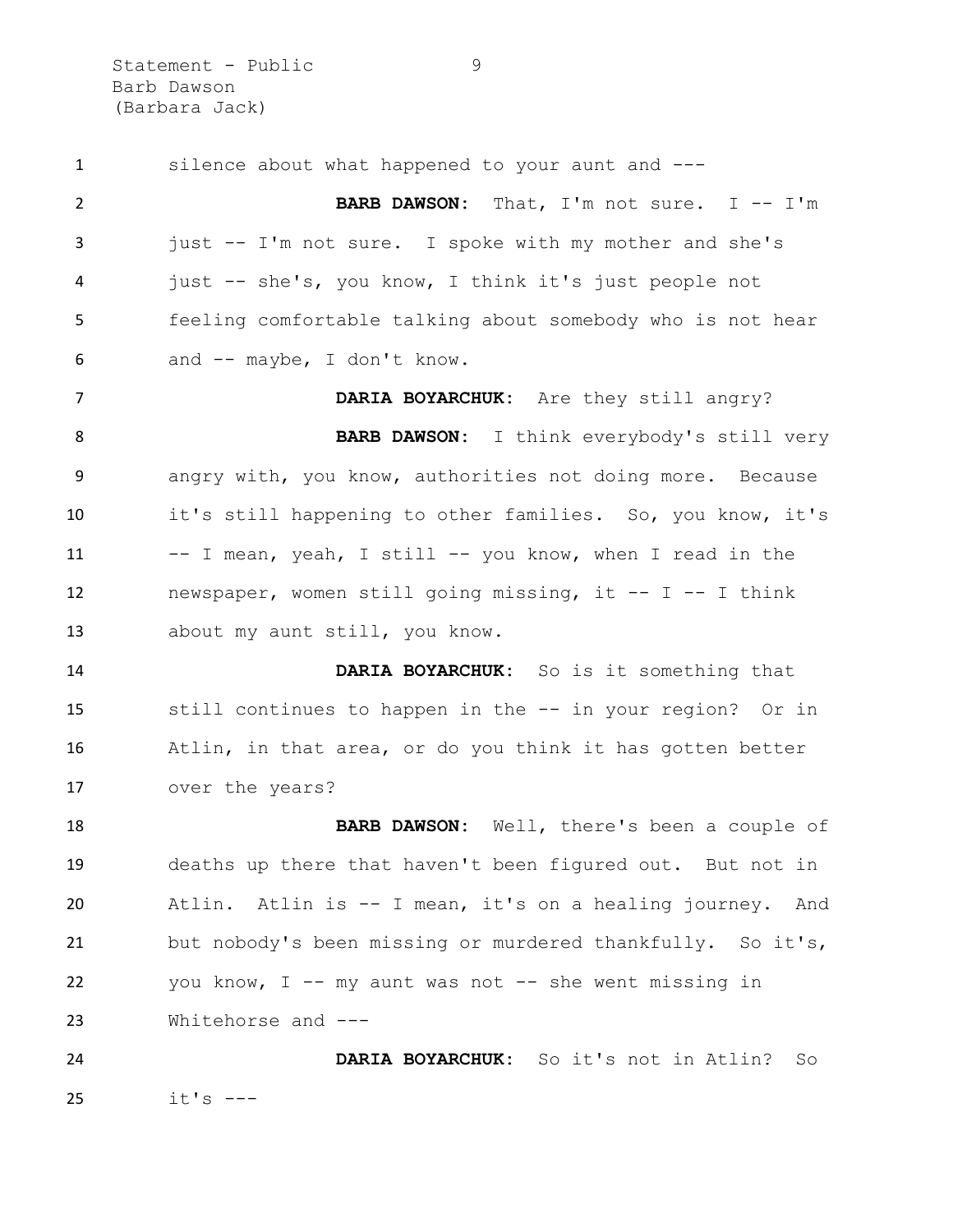Statement - Public 10 Barb Dawson (Barbara Jack)

 **BARB DAWSON:** No. She went missing in Whitehorse. I think she was trying to get away from the -- the alcoholism that was in Atlin at the time so --- **DARIA BOYARCHUK:** So when this -- when you said she was found in the -- or the remains were found in - - on Grey Mountain, is it something, like, near the city 7 where she might have gone to? Or -- or, like ---**BARB DAWSON:** I -- you know, I -- where she's -- I think she was staying at a foster home --- **DARIA BOYARCHUK:** Okay. **BARB DAWSON:** --- because her --- **DARIA BOYARCHUK:** And how old was she at the time when she disappeared? **BARB DAWSON:** I think she was 15. **DARIA BOYARCHUK:** Fifteen. **BARB DAWSON:** I thought 14 but I recently looked at a obituary and it says she was 16. But she was missing for a year and then when they found her she was dead and --- **DARIA BOYARCHUK:** So you think at this time 21 she was staying in a foster home? **BARB DAWSON:** Yeah. **DARIA BOYARCHUK:** M'hmm. **BARB DAWSON:** I mean, she's 15 --- **DARIA BOYARCHUK:** Yeah.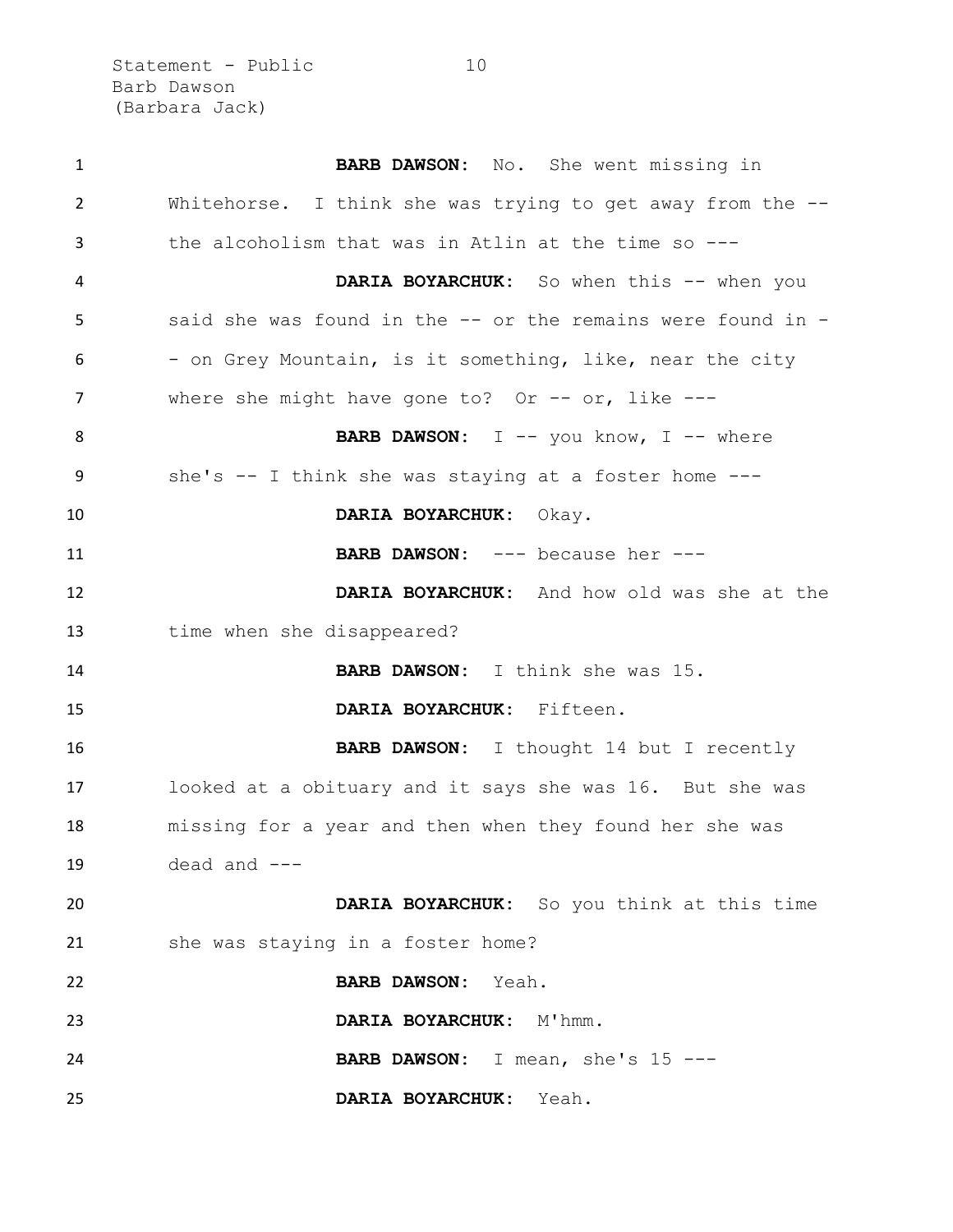Statement - Public 11 Barb Dawson (Barbara Jack)

 **BARB DAWSON:** --- so --- **DARIA BOYARCHUK:** Right. Do you know what kind of foster home it was? Do you know if she ever shared it with her sister or her mom about her experience there? **BARB DAWSON:** No, I don't. I -- my mother is -- she doesn't remember a whole lot right now about things. And she gets frustrated when she tries to think about something and she can't. So it's really hard to talk to her because she's -- yeah. **DARIA BOYARCHUK:** But when you say the -- 11 she was running away from -- from alcohol, is it something that was -- that she was, like, finding refuge in when it was -- when things got hard for her? Or --- **BARB DAWSON:** I don't think she was drinking, no. No. I remember her just dealing with the fact that she was in the situation. I remember her just, you know, always feeling -- I think she was, like, everybody focused their negative energy towards her and she felt it. And she wanted to get out of it. **DARIA BOYARCHUK:** To get out of there. **BARB DAWSON:** Yeah. **DARIA BOYARCHUK:** I understand. **BARB DAWSON:** And I think we found refuge in -- me and my brother [Brother], found refuge with her and she found refuge with us. And that's why we had a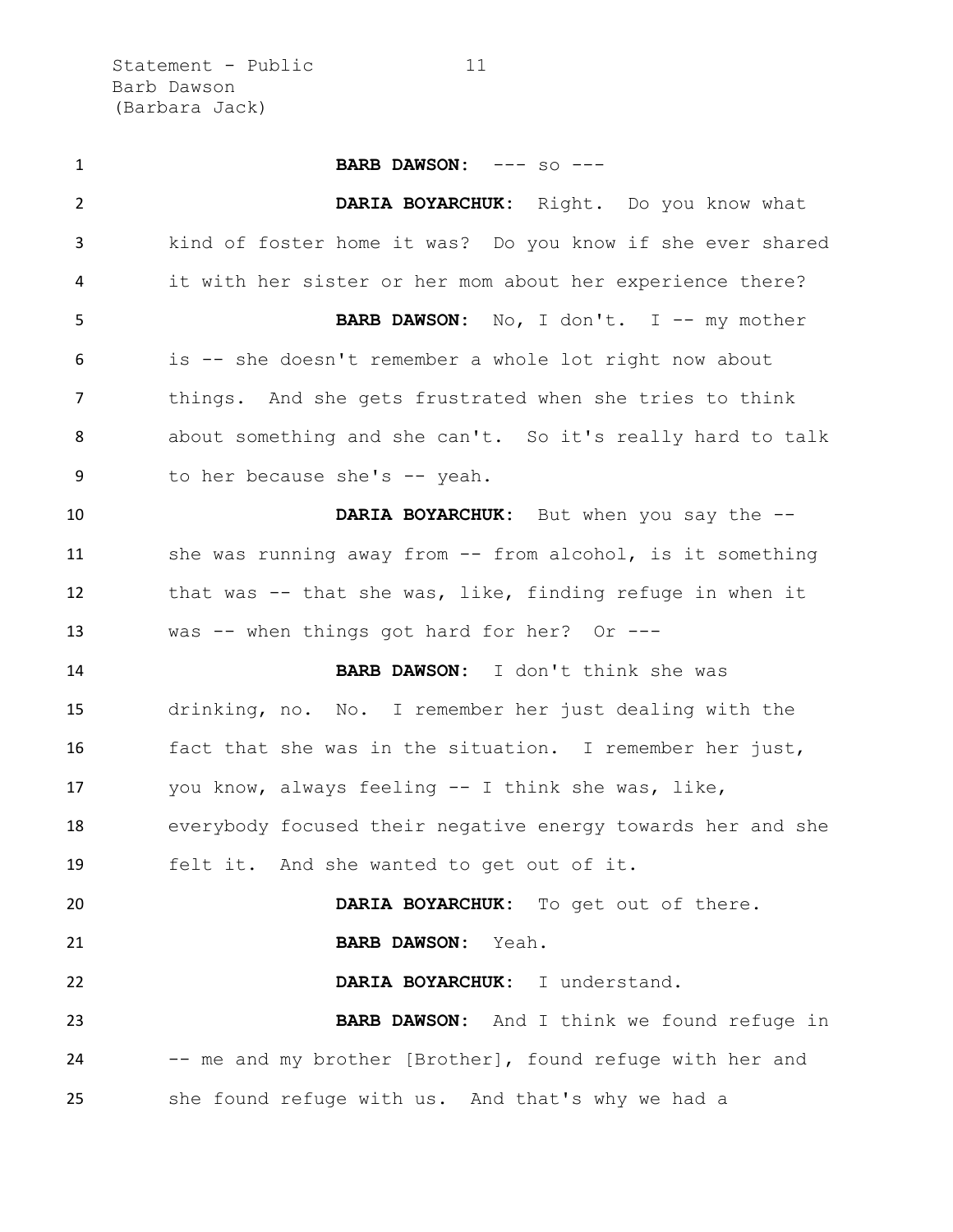Statement - Public 12 Barb Dawson (Barbara Jack)

 connection. So -- because we were -- she was -- I just remember always being happy when she was there with me. And I don't remember anything -- that time, I don't remember being connected to anybody but her. **DARIA BOYARCHUK:** Right. **BARB DAWSON:** So that's why it's such a huge loss. **DARIA BOYARCHUK:** Right. **BARB DAWSON:** Huge loss to me. So, I mean, at the time I was more -- I was closer to her than I was to my mother, so, yeah. **DARIA BOYARCHUK:** Do you have anything else to -- you would like to share? **BARB DAWSON:** Well, I just -- you know, it's -- I still think, in my head, I still think of the what if's, you know, the what happened? You know, all those questions of that brought the end to her life. I still think about that. Even before this commission happened, you know. Throughout my whole I keep thinking about my Auntie Barb and what life would have been like if she was still around pretty much for some reason. Like, not one year has ever gone by where I didn't think about my Auntie Barb throughout the year. Just remember her long hair, her glasses and smiling, laughing with us. Yeah. So I remember her sleeping on the bed. There's a story one time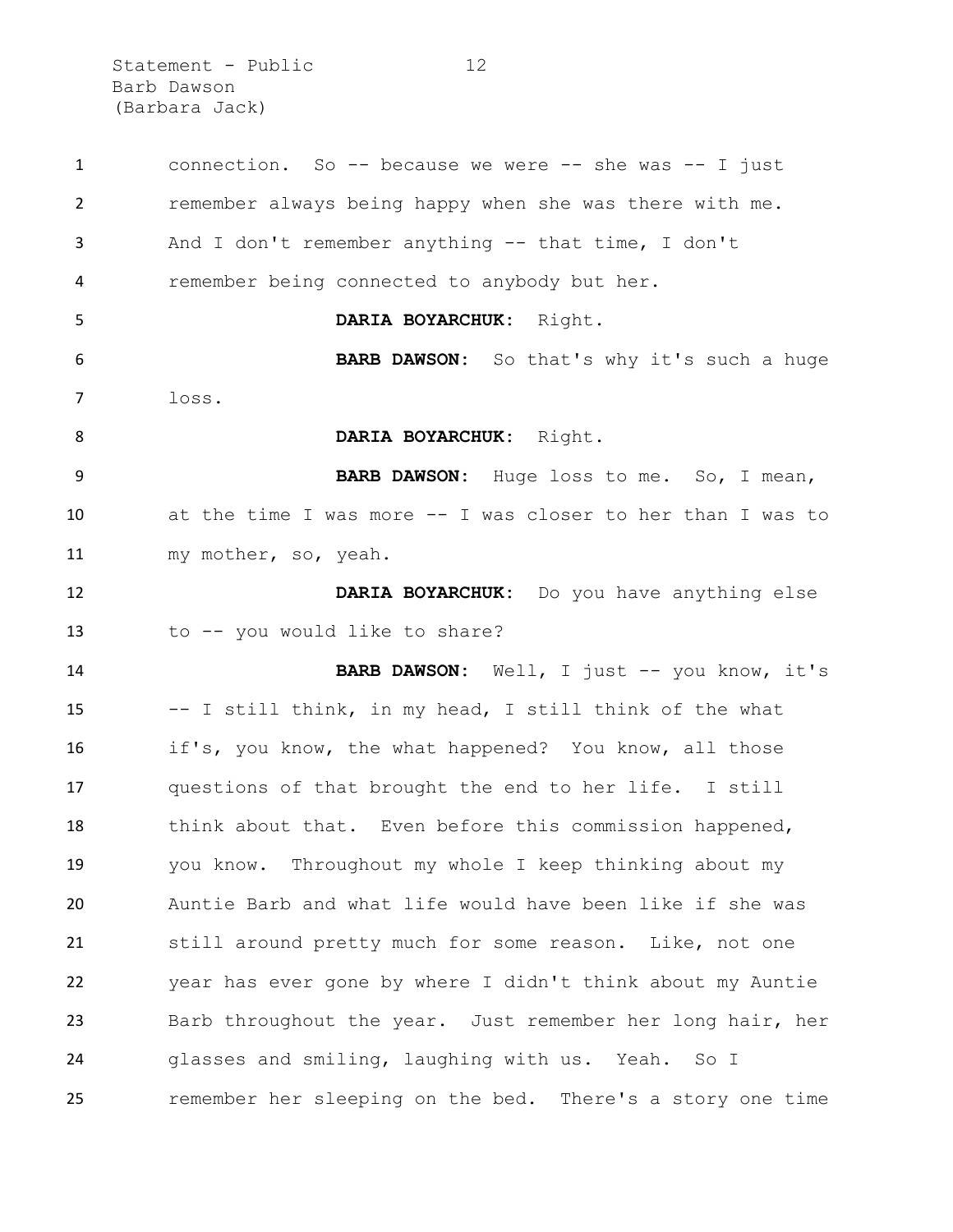Statement - Public 13 Barb Dawson (Barbara Jack)

1 that made me feel that, you know, this is maybe why she -- she left, I don't know, or -- there was this -- we were all sleeping in the living room of my grandmother [Grandmother 2]'s house. And apparently there was a porcupine in a tree outside the house and everybody wanted to get up and go look at this porcupine in the tree. And I was woken up to 7 and this porcupine in the tree. And they're, like, "Barb, Barb, get up. You got to look out at the porcupine." And I'm standing there looking at this porcupine in a tree but Barb kept on sleeping. So when everybody went back in the house, they got mad at Auntie Barb for -- because she was sleeping still. And I -- to this day, don't understand why it was very important to go look at this porcupine. I -- honestly, just -- it was a traumatic memory because I saw everybody yelling at my Auntie Barb and I didn't want them to. And some people might not like that story but that's how I remember it. I wanted to protect her at that moment but I was a kid. **DARIA BOYARCHUK:** Right. Yeah. **BARB DAWSON:** I think I remember saying,

"Don't yell at Auntie Barb."

 **DARIA BOYARCHUK:** And you -- your Auntie Barb mother and her family, were they residential school survivors?

**BARB DAWSON:** Yes. Yes. I think everybody,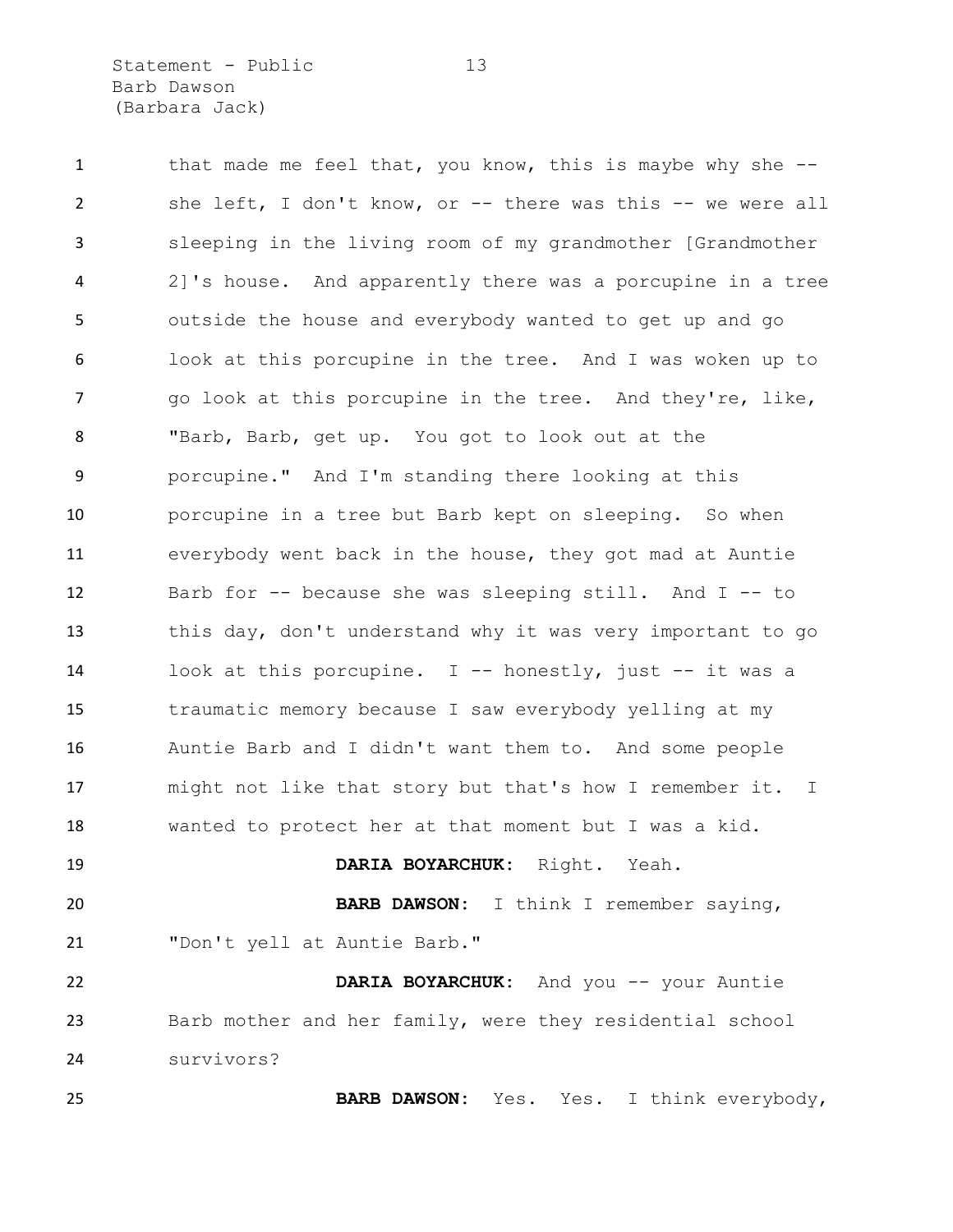Statement - Public 14 Barb Dawson (Barbara Jack)

| $\mathbf{1}$   | yeah, in that family had gone to residential school in one       |
|----------------|------------------------------------------------------------------|
| $\overline{2}$ | form of another. And, you know, I'm suffering the effects        |
| 3              | of residential school. I've dealt with my issues -- I'm          |
| 4              | dealing with my issues. And thankfully, I understood, you        |
| 5              | know, my -- I understood what's going on and I didn't want       |
| 6              | that to affect my son so I removed myself from that              |
| 7              | environment. And my son has ---                                  |
| 8              | DARIA BOYARCHUK: Yeah.                                           |
| 9              | BARB DAWSON: --- graduated high school,                          |
| 10             | scholarship.                                                     |
| 11             | DARIA BOYARCHUK: Wow. Congratulations.                           |
| 12             | BARB DAWSON: Forty-thousand-dollar entrance                      |
| 13             | scholarship. And he doesn't drink, smoke, or do drugs.           |
| 14             | And so, you know, I was able to do that. I wanted to do          |
| 15             | for him what I wish was done for me.                             |
| 16             | DARIA BOYARCHUK: Right.                                          |
| 17             | BARB DAWSON: And, you know, it's -- my                           |
| 18             | Auntie Barb didn't get to live her life, which is very,          |
| 19             | very sad for me because she wasn't there for me. She             |
| 20             | couldn't be there for me because $--$ it's $--$ yeah, so $--$ so |
| 21             | it's -- that's why I'm very glad I'm here to -- to let           |
| 22             | people know that, you know, this is something that needs to      |
| 23             | stop. It needs to be made, you know, it's -- I mean, I'm         |
| 24             | still affected by it.                                            |
| 25             | DARIA BOYARCHUK: Right. Is there anything                        |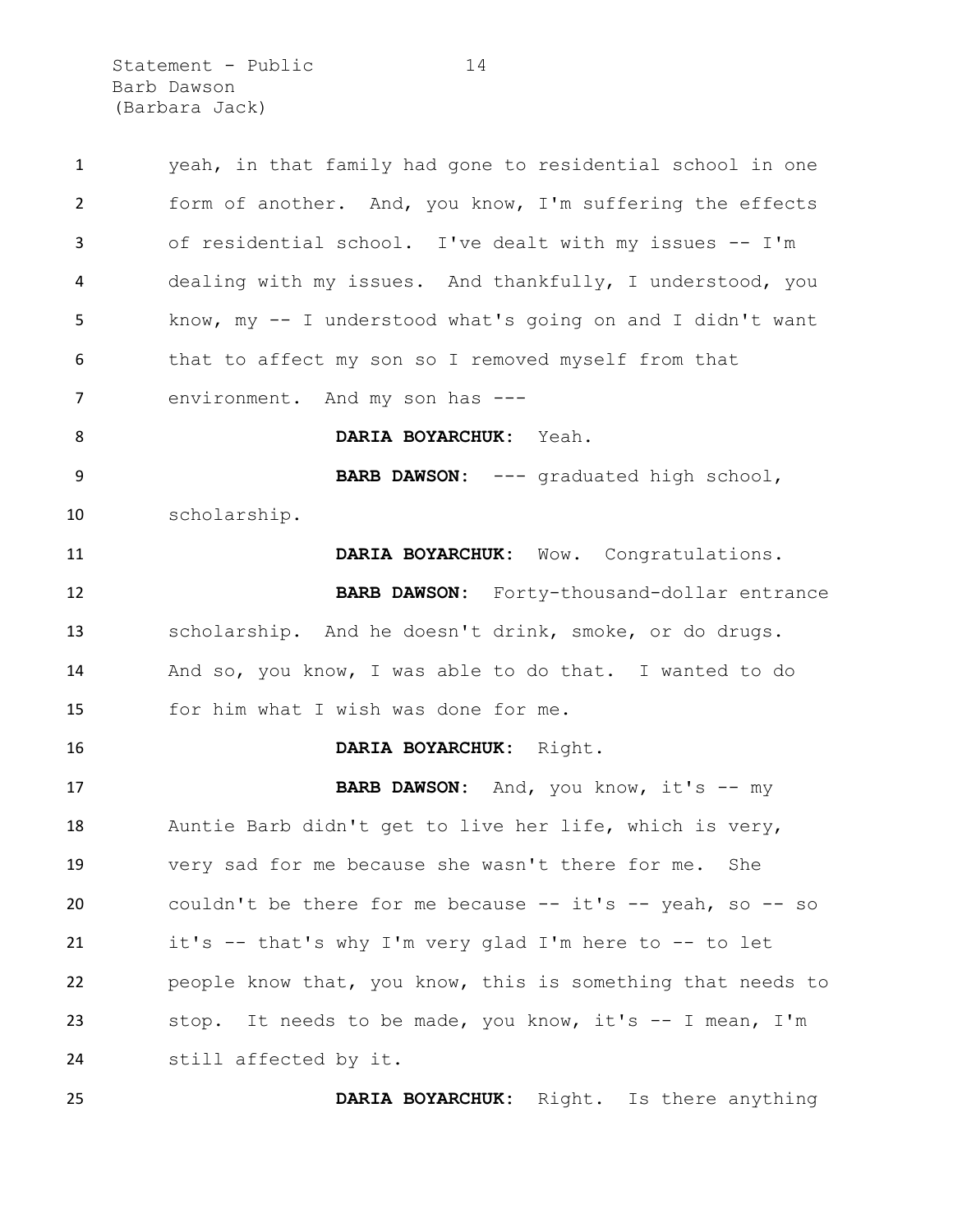Statement - Public 15 Barb Dawson (Barbara Jack)

 else you would like to share [Barb's Son]? No? **[BARB'S SON]:** No. **BARB DAWSON:** Yeah, so it's -- it's -- I'm just, you know, just glad that my story can be heard because I kept it to myself all these years. **DARIA BOYARCHUK:** Something that I wanted to ask you. You said that you moved yourself away, you -- you found a way to separate yourself to heal from all the -- the pain and the -- and intergenerational violence and effects of residential schools. Is there, like, a healing practice that you engaged in? Or what helped you the most for your, yourself, personally? **BARB DAWSON:** I just didn't want my son to 14 go through what I went through. **DARIA BOYARCHUK:** Right. **BARB DAWSON:** And I -- I know that I still -17 - I know my weaknesses and I know that if I'm surrounded by 18 -- if I'm in that environment -- that unhealthy environment that I will practice it as well. So I took myself away from it and I tried to nurture him the way I wish I was 21 taken care of. And I think in doing that, you know, I was able to take care of me and him at the same time. So it was a very good -- it was very good thing that I did. You know, I -- I -- I wasn't close with the -- I wasn't --we're not close to our family in the sense of distance but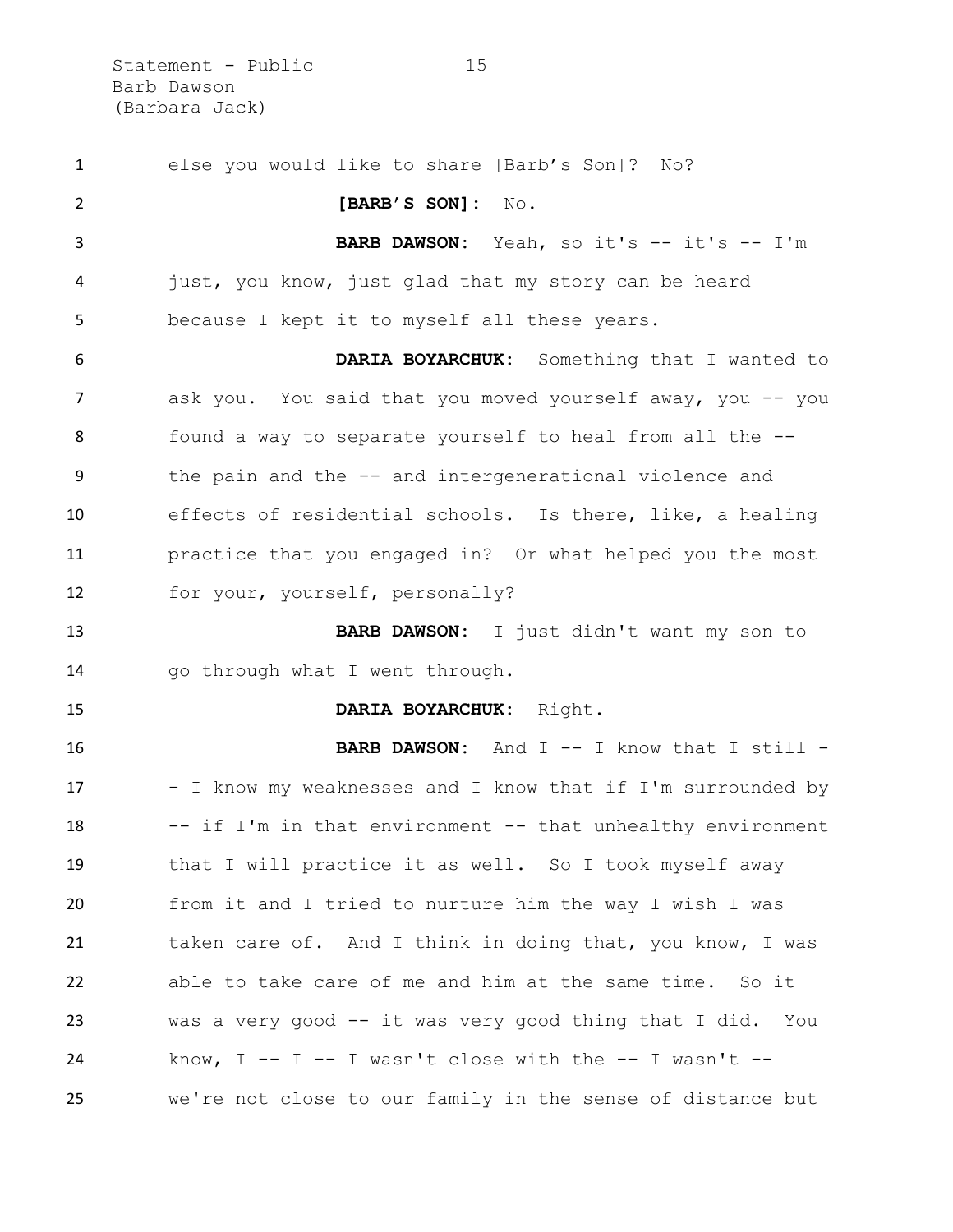Statement - Public 16 Barb Dawson (Barbara Jack)

 I -- I needed to do that to make sure that he was brought up in a environment where I felt was safe. I wanted --- **DARIA BOYARCHUK:** Safe, yeah. **BARB DAWSON:** --- yeah. Like, I wanted stability, I wanted --- **DARIA BOYARCHUK:** Yeah. **BARB DAWSON:** --- you know, to -- him to feel safe. **DARIA BOYARCHUK:** Right. **BARB DAWSON:** So I managed to do that for him, which is -- which, you know, is -- I hope that, you know, every -- my efforts would give him a better life than 13 what I had to experience. So --- **DARIA BOYARCHUK:** Yeah. You're a very strong woman, like, to have the strength to just uproot yourself from this environment and to have enough strength 17 to give this love to your son, that's -- that's incredible. **BARB DAWSON:** I -- I just, you know, it's -- it's that -- I'm just really glad that I did that because - -- **DARIA BOYARCHUK:** Yeah. Of course. **BARB DAWSON:** --- I just -- it's -- you 23 know, and  $I - - I$  thought  $- - I$  thought of the life that my Auntie Barb, you know, what -- what her life might have been like. You know, how -- how would I have interacted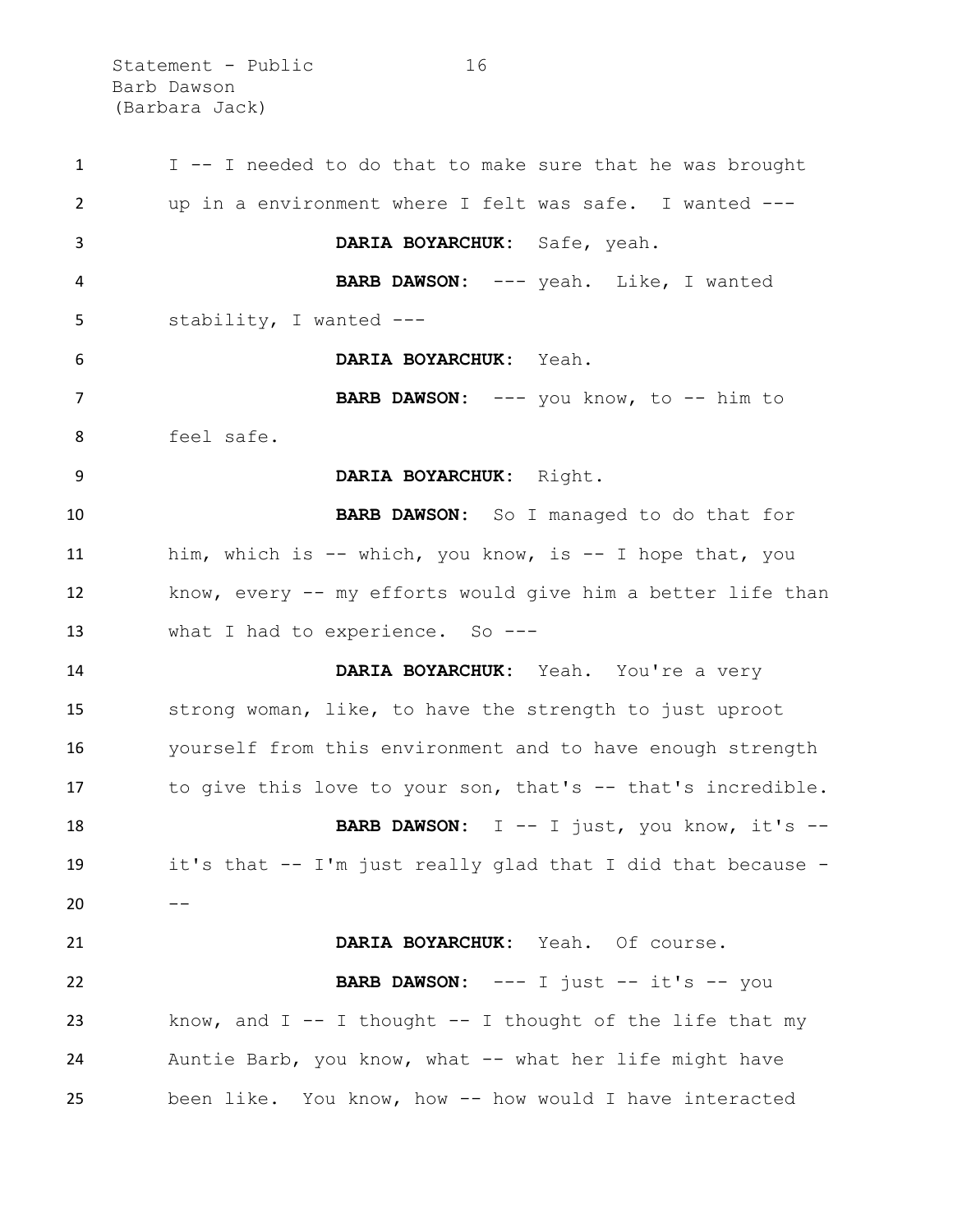Statement - Public 17 Barb Dawson (Barbara Jack)

| $\mathbf{1}$   | with her now as an adult, you know? You know, how -- how    |
|----------------|-------------------------------------------------------------|
| $\overline{2}$ | would my life have been changed if she was still around?    |
| 3              | And, you know, it's $-$ so $-$ I have managed to keep her   |
| 4              | alive in my head.                                           |
| 5              | DARIA BOYARCHUK: I think by you coming here                 |
| 6              | today, together with your son and you giving voice to the - |
| $\overline{7}$ |                                                             |
| 8              | BARB DAWSON: Exactly.                                       |
| 9              | DARIA BOYARCHUK: --- [inaudible response]                   |
| 10             | BARB DAWSON: Yeah. That's what I wanted to                  |
| 11             | do. I -- I dressed up for her. Yes, I loved her very        |
| 12             | much. I didn't know her very long but I loved her very      |
| 13             | much. And that's the sad thing. I didn't know her very      |
| 14             | long.                                                       |
| 15             | DARIA BOYARCHUK: Yeah. It's okay. It is                     |
| 16             | 10:20 in the morning and I will go over the consent form    |
| 17             | that I mentioned to you earlier.                            |
| 18             | BARB DAWSON: Yeah.                                          |
| 19             | --- Upon adjourning at 10:20 a.m.                           |
|                |                                                             |